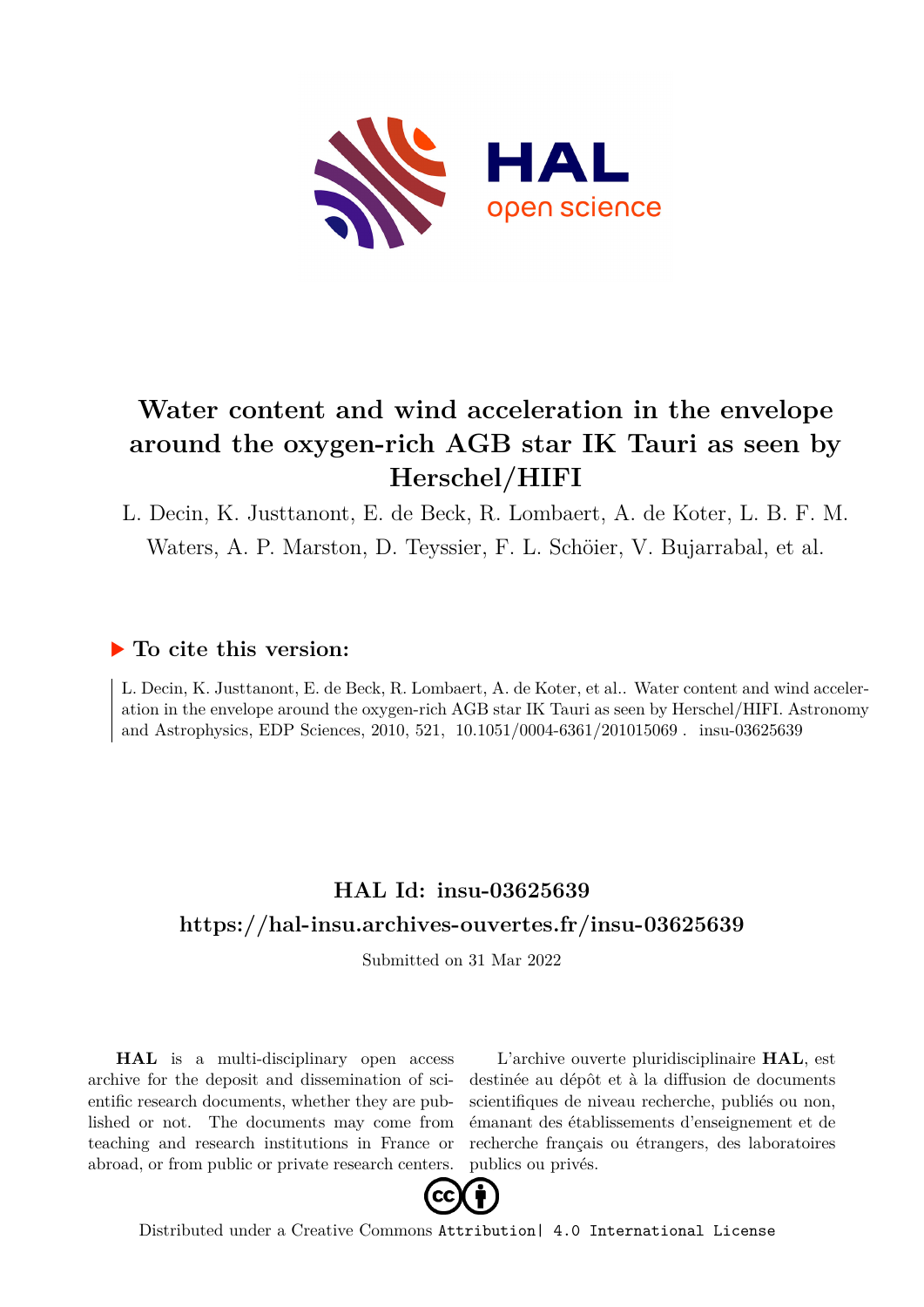Herschel/HIFI: first science highlights Special feature



LETTER TO THE EDITOR

## **Water content and wind acceleration in the envelope around** the oxygen-rich AGB star IK Tauri as seen by Herschel/HIFI\*<sup>,\*\*</sup>

L. Decin<sup>1,2</sup>, K. Justtanont<sup>3</sup>, E. De Beck<sup>1</sup>, R. Lombaert<sup>1</sup>, A. de Koter<sup>2,4</sup>, L. B. F. M. Waters<sup>2</sup>, A. P. Marston<sup>5</sup>,

D. Teyssier<sup>5</sup>, F. L. Schöier<sup>13</sup>, V. Bujarrabal<sup>6</sup>, J. Alcolea<sup>7</sup>, J. Cernicharo<sup>8</sup>, C. Dominik<sup>2,22</sup>, G. Melnick<sup>9</sup>, K. Menten<sup>10</sup>,

D. A. Neufeld<sup>11</sup>, H. Olofsson<sup>12,13</sup>, P. Planesas<sup>7,14</sup>, M. Schmidt<sup>15</sup>, R. Szczerba<sup>15</sup>, T. de Graauw<sup>16</sup>, F. Helmich<sup>17</sup>,

P. Roelfsema<sup>17</sup>, P. Dieleman<sup>17</sup>, P. Morris<sup>18</sup>, J. D. Gallego<sup>19</sup>, M. C. Díez-González<sup>19</sup>, and E. Caux<sup>20,21</sup>

*(A*ffi*liations are available on page 5 of the online edition)*

Received 28 May 2010 / Accepted 16 June 2010

#### **ABSTRACT**

During their asymptotic giant branch evolution, low-mass stars lose a significant fraction of their mass through an intense wind, enriching the interstellar medium with products of nucleosynthesis. We observed the nearby oxygen-rich asymptotic giant branch star IK Tau using the highresolution HIFI spectrometer onboard *Herschel*. We report on the first detection of  $H_2^{16}O$  and the rarer isotopologues  $H_2^{17}O$  and  $H_2^{18}O$  in both the ortho and para states. We deduce a total water content (relative to molecular hydrogen) of 6.6 × 10−5, and an ortho-to-para ratio of 3:1. These results are consistent with the formation of  $H_2O$  in thermodynamical chemical equilibrium at photospheric temperatures, and does not require pulsationally induced non-equilibrium chemistry, vaporization of icy bodies or grain surface reactions. High-excitation lines of <sup>12</sup>CO, <sup>13</sup>CO,  $^{28}$ SiO,  $^{29}$ SiO,  $^{30}$ SiO, HCN, and SO have also been detected. From the observed line widths, the acceleration region in the inner wind zone can be characterized, and we show that the wind acceleration is slower than hitherto anticipated.

**Key words.** line: profiles – radiative transfer – instrumentation: spectrographs – stars: AGB and post-AGB – circumstellar matter – submillimeter: stars

#### **1. Introduction**

IK Tau, also known as NML Tau, is an extremely red, oxygenrich, Mira-type variable, with a period of about 470 days (Wing & Lockwood 1973). Its dust-driven wind produces a cool circumstellar envelope (CSE), which fosters a rich gas-phase chemistry (e.g., Duari et al. 1999). IK Tau is relatively nearby, at a distance of ∼265 pc (Hale et al. 1997). Estimates of its mass-loss rates range from  $3.8 \times 10^{-6}$  (Neri et al. 1998) to  $3 \times 10^{-5}$  *M*<sub>o</sub>/yr (González Delgado et al. 2003). IK Tau's proximity and relatively high mass-loss rate facilitate the observation of molecular emission lines. Currently, a dozen different molecules and some of their isotopologs have been discovered in IK Tau, including CO, HCN, SiO, SiS, SO, SO<sub>2</sub>, and NaCl (e.g. Milam et al. 2007; Decin et al. 2010).

In this Letter, we report on the detection of thermal emission of water  $(H<sub>2</sub>O)$  in the envelope around IK Tau. The main isotopolog ( $H_2^{16}O$ ) as well as the rarer isotopologs ( $H_2^{17}O$  and  $H_2^{18}$ O) are detected for both the ortho- and para-states. We also present observations of high-excitation rotational transitions of  ${}^{12}CO$ ,  ${}^{13}CO$ ,  ${}^{28}SiO$ ,  ${}^{29}SiO$ ,  ${}^{30}SiO$ , HCN, and SO and demonstrate that the observed line widths characterize the acceleration region in the inner wind zone.

#### **2. Observations and data reduction**

The HIFI instrument (de Graauw et al. 2010) onboard the *Herschel* satellite (Pilbratt et al. 2010) offers the possibility to

observe molecular fingerprints in the frequency ranges of 480– 1150 GHz and 1410–1910 GHz at a spectral resolution up to 125 kHz. Single-point observations towards IK Tau were carried out with the *Herschel*/HIFI instrument in the dual beam switch (DBS) mode with a 3' chop throw. The observation strategy and data-reduction are discussed in Appendix A and in Bujarrabal et al. (2010).

#### **3. Results**

In the 13 single-point observations obtained so far, covering a frequency range of 92.8 GHz in total, 31 molecular emission lines have been detected belonging to <sup>12</sup>CO, <sup>13</sup>CO,  $H_2^{16}O$ ,  $H_2^{17}O$ ,  $H_2^{18}O$ , <sup>28</sup>SiO, <sup>29</sup>SiO, <sup>30</sup>SiO, HCN, SO, and NH<sub>3</sub> (see Table A.2) in the Appendix). The detection of  $NH<sub>3</sub>$  is described in Menten et al. (2010).

For the first time, different excitation lines of water are discovered for the two nuclear spin isomers, ortho- and para- $H_2^{16}O$ , as well as for the rare isotopologs  $H_2^{17}O$  and  $H_2^{18}O$  (see Fig. 1). The observations of these transitions provide information about the total water content, the ortho-to-para ratio, and the isotopic ratios  $H_2^{16}O/H_2^{17}O$  and  $H_2^{16}O/H_2^{18}O$  (see Sect. 3.1).

High-excitation rotational transitions are observed for different molecules (see Fig. 2). From the observed line widths, which range between 11 and 19 km s<sup>-1</sup>, it is immediately clear that the HIFI observations offer us a strong diagnostic to trace the wind acceleration zone in the inner envelope (see Sect. 3.2). Moreover, the high-excitation  ${}^{12}CO$  *J* = 10–9 and  $J = 16-15$  lines, complemented with ground-based observations of <sup>12</sup>CO for  $J = 1-0$  to  $J = 7-6$ , can be used as temperature indicator for the envelope as close as ∼20  $R_{\star}$  (see Sect. 3.2).

 $\star$  *Herschel* is an ESA space observatory with science instruments provided by European-led Principal Investigator consortia and with important participation from NASA.

<sup>\*\*</sup> Appendices (pages 6 and 7) are only available in electronic form at <http://www.aanda.org>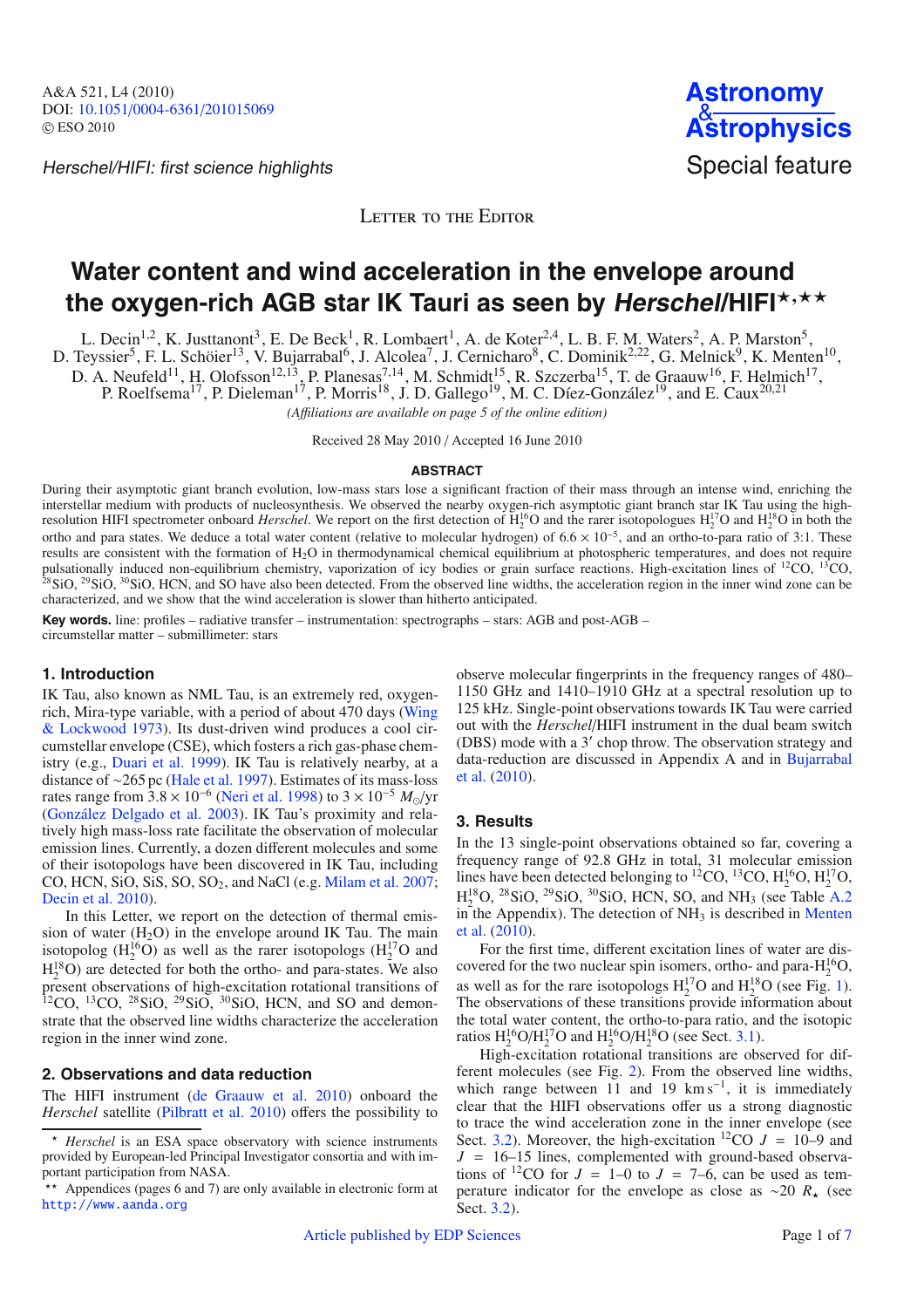

**[Fig. 1.](http://dexter.edpsciences.org/applet.php?DOI=10.1051/0004-6361/201015069&pdf_id=1)** HIFI observations of water lines (gray) compared to their line profile predictions (black). *Row 1–2:* ortho- $H_2^{16}O$ , *row 3–4:* para- $H_2^{16}O$ , *row 5:* ortho and para- $H_2^{17}O$ , and *row 6:* ortho and para- $H_2^{18}O$ .

#### 3.1. Water in IK Tau's envelope

Water content: We observed both ortho and para-water lines for different isotopologs in IK Tau (Fig. 1). Using the analytical formula from Groenewegen (1994), we calculated a photodissociation radius of  $2.8 \times 10^{16}$  cm or 1870  $R_{\star}$ , while the theoretical models by Willacy & Millar (1997) predict a value around  $1600 R_{\star}$ . Assuming the same photodissociation radius for all isotopologs and isomers, we deduced (see Appendix B) a water-abundance [ortho-H<sub>2</sub><sup>16</sup>O/H<sub>2</sub>] = 5 × 10<sup>-5</sup> and an orthoto-para water ratio (OPR) of  $3:1$ . Taking the uncertainty in the photodissociation radius into account, the estimated uncertainty in the water abundance is a factor 2 for the assumed envelope structure (see Sect. 3.2).

The total (ortho+para)  $H_2^{16}O$  abundance for IK Tau derived in this Letter, relative to the total hydrogen content and assuming that all hydrogen is in the form of molecular hydrogen, is  $[H_2^{16}O/H_{tot}] = 3.3 \times 10^{-5}$ , slightly lower than the photospheric thermodynamic equilibrium (TE) prediction of  $7 \times 10^{-5}$  for an evolved star with a C/O ratio of 0.75 (Cherchneff 2006). The theoretical TE value for the total water abundance is, however, very dependent on the exact value of the C/O ratio, which is unknown for IK Tau. Cherchneff (2006) predicts a higher inner wind abundance of  $3.5 \times 10^{-4}$  around 5  $R_{\star}$  in the case of pulsationally induced non-equilibrium chemistry. The upper limit implied by the cosmic abundances of carbon and oxygen is no more than  $1 \times 10^{-3}$ , assuming that all carbon is locked in CO and the remaining oxygen goes into  $H_2O$  (Anders & Grevesse 1989). Vaporization of icy bodies (Justtanont et al. 2005) or grain surface reactions via Fischer-Tropsch catalysis (Willacy 2004) will also result in a higher water abundance. Considering the agreement between the derived and the TE abundance, the effects of the other processes seem negligible for IK Tau.

On the basis of ISO-LWS data, Maercker et al. (2008) derived for IK Tau an ortho- $H_2^{16}O$  abundance (relative to  $H_2$ ) of  $3.5 \times 10^{-4}$ , significantly higher than the value we derived. Both studies used an almost equal photodissocation radius. However, Maercker et al. (2008) only included the ground-state for the excitation analysis. As shown by Decin et al. (2010), neglecting the first vibrational state of the bending mode,  $v_2 = 1$ , leads to an underprediction of the HIFI transitions here presented. Since the ISO data used in the study of Maercker et al. are saturated, the integrated intensity is insensitive to the exact value of the abundance, which will result in an overprediction of the  $H_2O$ abundance. We also note that the  $H<sub>2</sub>O$  line profile predictions are quite sensitive to the exact value of the kinetic temperature and the dust radiation field (and wavelength-dependent absorption efficiencies) (Decin et al. 2010), which in part might also explain the difference between the value we derive [ortho- $H_2^{16}O/H_2$ ] = 5 × 10<sup>-5</sup> and the value of Maercker et al. (2008) [ortho- $H_2^{16}O/H_2$ ]=3.5 × 10<sup>-4</sup>. A comparison with the ISO-LWS data will be presented in Decin et al. (in prep.).

For the oxygen-rich Mira W Hya, Zubko & Elitzur (2000) derived an OPR value of 1:1.3 and Barlow et al. (1996) reported a value of 1:1. However, Barlow et al. noted that their derived value is quite uncertain, due to the high opacities in the water lines used. Justtanont et al. (2010) derived an OPR of 2.1:1 for the S-type AGB  $\chi$  Cyg. Our study here is the first time that the OPR value in an oxygen-rich Mira is determined from a combination of emission lines of  $H_2^{16}O$ ,  $H_2^{17}O$ , and  $H_2^{18}O$ . The advantage of using the rarer isotopologs is that the opacity of the lines is lower, making the line intensities more sensitive to the OPR value. The observed para-water lines are consistent with an OPR value of 3:1 ( $\pm$ 0.4). The lowest energy level of para-H<sub>2</sub>O is ∼34 K below that of ortho-H2O. When water forms in the gas phase via exothermic reactions the energy released is much greater than this energy difference and the OPR reflects the hightemperature (∼50 K) thermodynamic 3:1 ratio of the statistical weights between the species. The derived OPR value of 3:1 confirms that water in IK Tau is formed in warm and dense regions of the envelope where the chemistry is in thermodynamical equilibrium.

Isotope ratios: Assuming the same photodissociation radius as for the main isotopolog, the isotopic ratios we derive for IK Tau are  $H_2^{16}O/H_2^{17}O = 600 \ (\pm 150)$  and  $H_2^{16}O/H_2^{18}O = 200$ (±50), hence well below the solar values ( $^{16}O^{17}O \sim 2632$ and <sup>16</sup>O/<sup>18</sup>O ~ 499; Asplund et al. 2009). Interpreting the derived isotopic ratios in terms of nucleosynthesis and subsequent dredge-ups or extra mixing processes is quite complex (e.g. Harris et al. 1985, 1987; Karakas et al. 2010). In stars that are sufficiently massive to undergo CNO-cycle hydrogen burning, the low initial 17O abundance (assumed to be solar) is enhanced. When helium burning begins inside the hydrogen-burning shell, <sup>17</sup>O is expected to be completely destroyed in the region where maximum hydrogen burning occurs. The isotope  $^{18}$ O, on the other hand, is expected to be destroyed during hydrogen burning, so that it virtually disappears from the hydrogen-burning zone and from the hydrogen-exhausted CNO equilibrium zone within it. When helium burning starts, the <sup>18</sup>O abundance might slightly increase. A succession of convective mixings brings to the surface material that is affected by these nuclear transformations. Calculations by Harris et al. (1985) show that in every star that becomes a red giant star ( $M \ge 0.8$   $M_{\odot}$ ), the initial  $\frac{16}{12}$ O/<sup>17</sup>O ratio decreases to ~440 during the first dredgeup, while the <sup>16</sup>O/<sup>18</sup>O slightly increases. The second dredgeup occurs at the end of core helium burning only for the most massive intermediate-mass stars ( $M \ge 4.5$   $M_{\odot}$ ). The estimated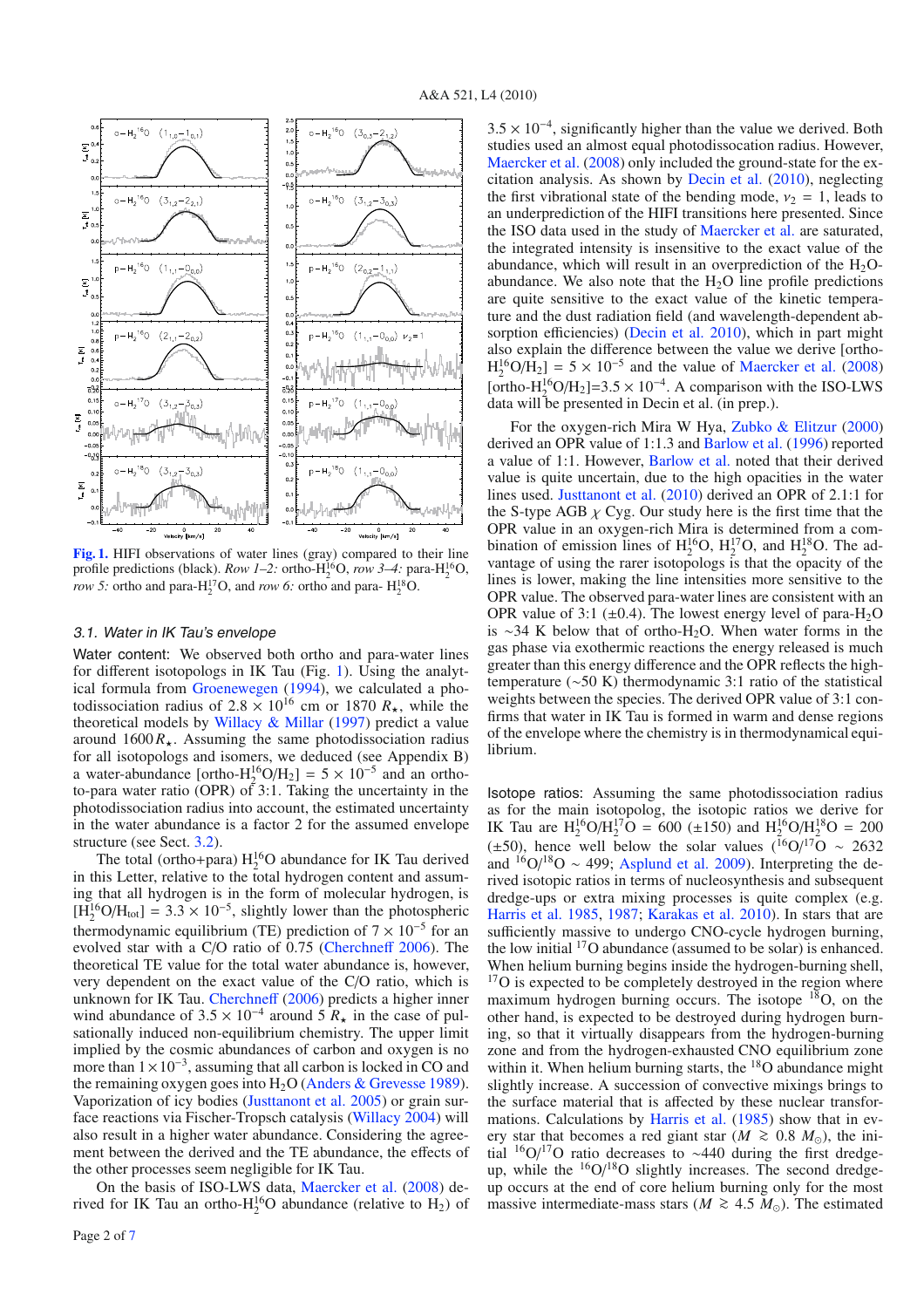

**[Fig. 2.](http://dexter.edpsciences.org/applet.php?DOI=10.1051/0004-6361/201015069&pdf_id=2)** HIFI observations of line transitions of several molecules (gray) compared to their line profile predictions (black). Full black lines refer to line predictions using the molecular abundance stratifications as determined by Decin et al. (2010), dotted black lines show the model predictions for the refined fractional abundances as determined in this Letter (see Appendix B).

 $^{16}O/^{17}O$  ratio ranges between 150 and 500, while the  $^{16}O/^{18}O$ ratio slightly increases. The third dredge-up occurs in the subsequent helium shell-burning phase for stars  $\geq 2$  *M*<sub> $\odot$ </sub>, and is expected to yield isotopic ratios of  ${}^{16}O/{}^{17}O \leq 200$ . If hot bottom burning occurs (for stars above  $3-4$  *M*<sub>o</sub>), the <sup>16</sup>O/<sup>17</sup>O ratio will be of the order of 20–50. That the  $\frac{160}{17}$ O ratio is around 600, implies that the first but no subsequent dredge-ups occurred and constrains the initial mass of IK Tau to be within  $1-2$   $M_{\odot}$ . Alternatively, if the star is more massive than  $2 M_{\odot}$  and the third dredge-up has occurred (but has not turned the star into a carbonrich star), transferred material from a post-third dredge-up envelope must have had a <sup>16</sup>O/<sup>17</sup>O ratio ≤200. This implies that in stars with  $\frac{16}{9}$ <sup>17</sup>O ~ 600 the transferred material has been heavily diluted by material from the star's own envelope with much higher <sup>16</sup>O/<sup>17</sup>O ratios. From Fig. 5 of Harris et al. (1987), it is estimated that IK Tau has a low s-process neutron exposure,  $\tau_0 \leq 0.1$ , implying a low absolute enhancement of the s-process elements and only a few third dredge-up events, consistent with IK Tau still being an oxygen-rich AGB star.

Hitherto, the lower than solar  $\rm {^{16}O/^{18}O}$  ratios cannot be explained by any stellar evolution model in the literature. However, IK Tau is not the only Galactic star with a low  $\rm ^{16}O/^{18}O$  ratio (see Fig. 3 in Karakas et al. 2010); some barium stars analyzed by Harris et al. (1985) also have a low  $\frac{160}{^{18}$ O value. It is anticipated that the observations of other evolved stars in the framework of the HIFISTARS programme (P.I. V. Bujarrabal) will add new information to this discussion.

#### 3.2. Thermodynamical structure of the envelope

Being a simple diatomic molecule with a well understood energy diagram, CO has been successfully used to study the structure of the CSEs around evolved stars (e.g., Schöier et al. 2002; Decin et al. 2006). Different transitions can be used to investigate different regions of the envelope, probing the density, the temperature, and the velocity of the CSE. Decin et al. (2010) used the <sup>12</sup>CO  $J = 1-0$  to  $J = 7-6$  lines to determine the thermophysical structure of the CSE of IK Tau beyond ∼100 *R*-, based on a non-local thermodynamic equilibrium (non-LTE) radiative transfer analysis of the available transitions. In the first instance,

the kinetic temperature and velocity structure of the envelope were calculated by solving the equations of motion of gas and dust and the energy balance simultaneously. To get insight into the structure in the inner wind region, the HCN  $J = 3-2$  and  $J = 4-3$  transitions were used, since observational evidence exists that HCN is formed close to the star  $(\leq 3.85'',$  Marvel 2005). The Gaussian HCN line profiles indeed point toward line formation partially in the inner wind where the stellar wind has not yet reached its full terminal velocity (Bujarrabal & Alcolea 1991). The results of Decin et al. (2010) infer a wind acceleration that is lower than derived from solving the momentum equation.

#### 3.2.1. Temperature structure

Adopting the thermodynamic structure derived in Decin et al.  $(2010)$  (and reproduced in Fig. B.1 of the Appendix), the theoretical line profiles for the <sup>12</sup>CO  $J = 10-9$  and  $J = 16-15$  are calculated (see Fig. 2) using the non-LTE radiative transfer code GASTRoNOoM (Decin et al. 2006, 2010). The <sup>12</sup>CO  $J = 10-9$ line is very well reproduced, while the  $J = 16-15$  line exhibits slightly larger deviations. The latter most likely reflects the very difficult calibration of this frequency setting (for which standing waves heavily perturbed the baseline, see Bujarrabal et al. 2010). This result is consistent with the temperature structure in the region between 20 and 100  $R_{\star}$  derived by Decin et al. (2010).

#### 3.2.2. Velocity structure

To constrain the wind acceleration in the CSE, all molecular emission lines as shown in Figs. 1–2 were modelled (see Appendix B). The line formation region of each molecular line was estimated by considering the range of projected radii where  $I_{\nu_0}(p)$  *p* d*p*, with  $I_{\nu_0}$  the intensity at the line center and *p* the impact parameter, exceeds half of its maximum value (see Fig. 3). We note that the radial extent of the line formation region is almost insensitive to the exact value of the velocity structure. Optical depths effects can strongly affect the observed line widths, and detailed radiative transfer modelling (as presented in this Letter) is required to determine the underlying velocity structure. Most of the observed lines have line widths in excess of 17 km s−1. However, a few lines are considerably narrower,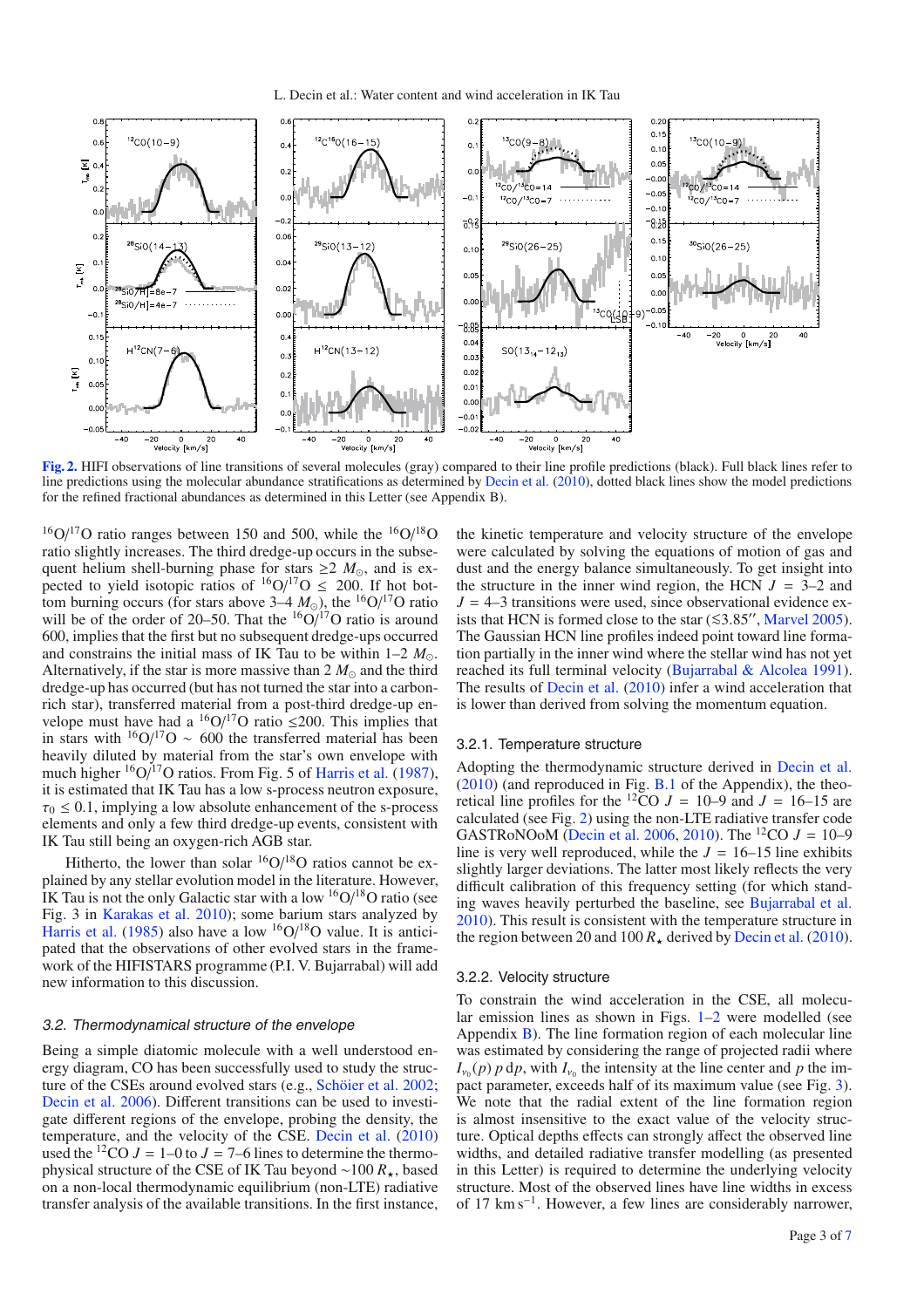

**[Fig. 3.](http://dexter.edpsciences.org/applet.php?DOI=10.1051/0004-6361/201015069&pdf_id=3)** Velocity profile of IK Tau. Velocity data are obtained from mapping of maser emission: SiO (Boboltz & Diamond 2005), H<sub>2</sub>O (Bains et al. 2003), and OH (Bowers et al. 1989). The CO expansion velocity derived from ground-based CO  $J = 1-0$  data is also indicated (Decin et al. 2010). The triangles show the place in the envelope where the line formation is highest for the HIFI data presented in Figs. 1–2, i.e., where  $I_{\nu_0}(p)$  *p*<sup>2</sup> is at its maximum. The horizontal bars show the minimum and maximum radial distance for the line formation of each individual transition. The vertical bars show the uncertainty on the observed line widths. The expansion velocity deduced from solving the momentum equation is shown by the full green line. The dashed blue line represents a power law (Eq. (1)) with  $\beta = 1$  (as used for the modelling in Appendix B). For comparison, an even smoother expansion velocity structure with  $\beta = 1.8$  is shown with the red dotted line. The vertical dashed black line indicates the dust condensation radius *R*inner. The velocity at  $R_{\text{inner}}$  is assumed to be equal to the local sound velocity.

and their line formation regions are located in that part of the envelope where the wind has not yet reached its terminal velocity (19 km s<sup>-1</sup>). Although the line formation regions are quite broad, we find the first observational evidence that the wind acceleration is slower than implied by the momentum equation, corroborating the results of Decin et al. (2010). Using the classical  $\beta$ -parametrization (e.g., Lamers & Cassinelli 1999) to simulate the velocity structure,

$$
v(r) \simeq v_0 + (v_{\infty} - v_0) \left( 1 - \frac{R_{\star}}{r} \right)^{\beta} , \qquad (1)
$$

where  $v_0$  is the velocity at the dust condensation radius and  $v_{\infty}$ is the terminal velocity, we find that  $1 \leq \beta \leq 2$ . The theoretical line predictions shown in this Letter are computed for  $\beta = 1$ . The momentum equation, in contrast, matches a much steeper velocity profile with  $\beta = 0.6$ . We note that the velocity structure derived by Justtanont et al. (2010) for  $\chi$  Cyg is compliant with a  $\beta$ -value of 0.9. As discussed by Decin et al. (2010), there are several possible causes for a less steep velocity structure. We summarize that a slower wind velocity may be caused by incomplete momentum coupling, dust emission being slightly optically thick to the stellar radiation, the fact that not all dust species are formed at the same time and at the same radial distance, and/or that some dust species are inefficient as wind drivers.

#### **4. Conclusions**

Using the HIFI spectrometer onboard *Herschel*, we have observed the evolved oxygen-rich Mira star, IK Tau, in 31 molecular emission lines. For the first time, several lines of ortho and para  $H_2^{16}O$ , and the rarer isotoplogs  $H_2^{17}O$  and  $H_2^{18}O$  have been detected. We have deduced a total water content (relative to H<sub>2</sub>) of 6.6 × 10<sup>-5</sup>, and an ortho-to-para ratio of 3:1. The measured thermal emission from water therefore points toward TE chemistry, as opposed to pulsationally induced non-equilibrium chemistry, grain surface reactions, or evaporation of icy bodies. For the isotopic ratios, we find subsolar values  $H_2^{16}O/H_2^{17}O = 600$ and  $H_2^{16}O/H_2^{18}O = 200$ .

The high-excitation lines of  ${}^{12}CO$ ,  ${}^{13}CO$ ,  ${}^{28}SiO$ ,  ${}^{29}SiO$ , <sup>30</sup>SiO, HCN, and SO indicate that the wind acceleration is slower than hitherto anticipated from solving the momentum equation. These results show the great capability of HIFI to study the complex thermodynamical and chemical envelopes of evolved stars in tremendous detail.

*Acknowledgements.* HIFI has been designed and built by a consortium of institutes and university departments from across Europe, Canada and the United States under the leadership of SRON Netherlands Institute for Space Research, Groningen, The Netherlands and with major contributions from Germany, France and the US. Consortium members are: Canada: CSA, U. Waterloo; France: CESR, LAB, LERMA, IRAM; Germany: KOSMA, MPIfR, MPS; Ireland, NUI Maynooth; Italy: ASI, IFSI-INAF, Osservatorio Astrofisico di Arcetri- INAF; Netherlands: SRON, TUD; Poland: CAMK, CBK; Spain: Observatorio Astronómico Nacional (IGN), Centro de Astrobiología (CSIC-INTA); Sweden: Chalmers University of Technology – MC2, RSS & GARD; Onsala Space Observatory; Swedish National Space Board, Stockholm University – Stockholm Observatory; Switzerland: ETH Zurich, FHNW; USA: Caltech, JPL, NHSC. HCSS / HSpot / HIPE is a joint development by the *Herschel* Science Ground Segment Consortium, consisting of ESA, the NASA *Herschel* Science Center, and the HIFI, PACS and SPIRE consortia. LD acknowledges financial support from the Fund for Scientific Research - Flanders (FWO). This work has been partially supported by the Spanish MICINN, program CONSOLIDER INGENIO 2010, grant ASTROMOL (CSD2009-00038). R.Sz. and M.Sch. acknowledge support from grant N 203 393334 from Polish MNiSW. J.C. thanks funding from MICINN, grant AYA2009-07304. This research was performed, in part, through a JPL contract funded by the National Aeronautics and Space Administration.

#### **References**

- Anders, E., & Grevesse, N. 1989, Geochim. Cosmochim. Acta, 53, 197 Asplund, M., Grevesse, N., Sauval, A. J., & Scott, P. 2009, ARA&A, 47, 481 Bains, I., Cohen, R. J., Louridas, A., et al. 2003, MNRAS, 342, 8 Barlow, M. J., Nguyen-Q-Rieu, Truong-Bach, et al. 1996, A&A, 315, L241 Boboltz, D. A., & Diamond, P. J. 2005, ApJ, 625, 978 Bowers, P. F., Johnston, K. J., & de Vegt, C. 1989, ApJ, 340, 479 Bujarrabal, V., & Alcolea, J. 1991, A&A, 251, 536 Bujarrabal, V. Alcolea, J., Soria-Ruiz, R., et al. 2010, A&A, 521, L3 Cherchneff, I. 2006, A&A, 456, 1001 Decin, L., Hony, S., de Koter, A., et al. 2006, A&A, 456, 549 Decin, L., De Beck, E., Brunken, S., et al. 2010, A&A, 516, A69 de Graauw, Th., Helmich, F. P., Philips, T., et al. 2010, A&A, 518, L6 Duari, D., Cherchneff, I., & Willacy, K. 1999, A&A, 341, L47 Faure, A., Crimier, N., Ceccarelli, C., et al. 2007, A&A, 472, 1029 González Delgado, D., Olofsson, H., Kerschbaum, F., et al. 2003, A&A, 411, 123 Groenewegen, M. A. T. 1994, A&A, 290, 531 Hale, D. D. S., Bester, M., Danchi, W. C., et al. 1997, ApJ, 490, 407 Harris, M. J., Lambert, D. L., & Smith, V. V. 1985, ApJ, 292, 620 Harris, M. J., Lambert, D. L., Hinkle, K. H., et al. 1987, ApJ, 316, 294 Justtanont, K., Bergman, P., Larsson, B., et al. 2005, A&A, 439, 627 Justtanont, K., Decin, L., Schöier, F. L., et al. 2010, A&A, 521, L6 Karakas, A. I., Campbell, S. W., & Stancliffe, R. J. 2010, ApJ, 713, 374 Lamers, H. J. G. L. M., & Cassinelli, J. P. 1999, Introduction to Stellar Winds, ed. H. J. G. L. M. Lamers, & J. P. Cassinelli Maercker, M., Schöier, F. L., Olofsson, H., et al. 2008, A&A, 479, 779 Mamon, G. A., Glassgold, A. E., & Huggins, P. J. 1988, ApJ, 328, 797 Marvel, K. B. 2005, AJ, 130, 261 Menten, K., Wyrowski, F., Alcolea, J., et al. 2010, A&A, 521, L7
- Milam, S. N., Apponi, A. J., Woolf, N. J., & Ziurys, L. M. 2007, ApJ, 668, L131
- Neri, R., Kahane, C., Lucas, R., Bujarrabal, V., & Loup, C. 1998, A&AS, 130, 1
- Pilbratt, G. L., Riedinger, J. R., Passvogel, T., et al. 2010, A&A, 518, L1
- Rothman, L. S., Gordon, I. E., Barbe, A., et al. 2009, JQSRT, 110, 533
- Schöier, F. L., Ryde, N., & Olofsson, H. 2002, A&A, 391, 577 Willacy, K. 2004, ApJ, 600, L87
- 
- Willacy, K., & Millar, T. J. 1997, A&A, 324, 237 Wing, R. F., & Lockwood, G. W. 1973, ApJ, 184, 873
- 
- Zubko, V., & Elitzur, M. 2000, ApJ, 544, L137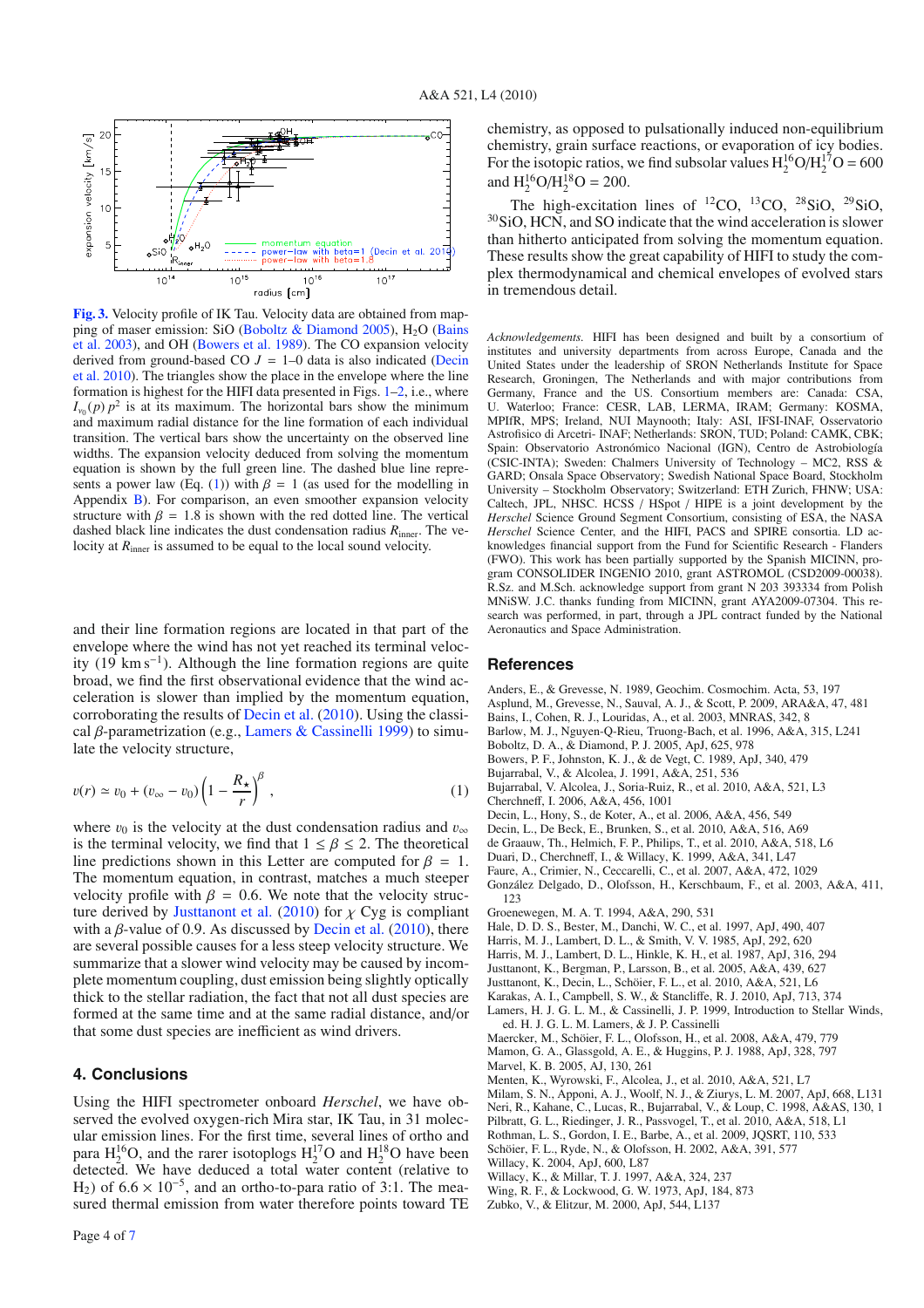- <sup>1</sup> Instituut voor Sterrenkunde, Katholieke Universiteit Leuven, Celestijnenlaan 200D, 3001 Leuven, Belgium
- e-mail: Leen.Decin@ster.kuleuven.be
- <sup>2</sup> Sterrenkundig Instituut Anton Pannekoek, University of Amsterdam, Science Park 904, 1098 Amsterdam, The Netherlands
- <sup>3</sup> Onsala Space observatory, Chalmers University of Technology, Dept. Radio & Spece Science, 439 92 Onsala, Sweden
- <sup>4</sup> Astronomical Institute, Utrecht University, Princetonplein 5, 3584 CC Utrecht, The Netherlands
- <sup>5</sup> European Space Astronomy Centre, ESA, PO Box 78, 28691 Villanueva de la Cañada, Madrid, Spain
- <sup>6</sup> Observatorio Astronómico Nacional. Ap 112, 28803 Alcalá de Henares, Spain
- e-mail: v.bujarrabal@oan.es
- <sup>7</sup> Observatorio Astronómico Nacional (IGN), Alfonso XII No 3, 28014 Madrid, Spain
- <sup>8</sup> Laboratory of Molecular Astrophysics, CAB, INTA-CSIC, Ctra de Torrejón a Ajalvir, km 4, 28850 Torrejón de Ardoz, Madrid, Spain
- <sup>9</sup> Harvard-Smithsonian Center for Astrophysics, Cambridge, MA 02138, USA
- <sup>10</sup> Max-Planck-Institut für Radioastronomie, Auf dem Hügel 69, 53121 Bonn, Germany
- <sup>11</sup> John Hopkins University, Baltimore, MD 21218, USA
- <sup>12</sup> Department of Astronomy, AlbaNova University Center, Stockholm University, 10691 Stockholm, Sweden
- <sup>13</sup> Onsala Space Observatory, Dept. of Radio and Space Science, Chalmers University of Technology, 43992 Onsala, Sweden
- <sup>14</sup> Joint ALMA Observatory, El Golf 40, Las Condes, Santiago, Chile<br><sup>15</sup> M. Graeguine Artware is Contex, Belsie 6, 8, 3, 100 Temá
- N. Copernicus Astronomical Center, Rabiańska 8, 87-100 Toruń, Poland
- <sup>16</sup> Atacama Large Millimeter/Submillimeter Array, Joint ALMA<br>Office. Santiago. Chile
- <sup>17</sup> SRON Netherlands Institute for Space Research, Landleven 12, 9747 AD Groningen, The Netherlands
- <sup>18</sup> Infrared Processing and Analysis Center, California Institute of Technology, MS 100-22, Pasadena, CA 91125, USA
- 19 Observatorio Astronómico Nacional (IGN), Centro Astronómico de Yebes, Apartado 148. 19080 Guadalajara, Spain
- <sup>20</sup> Centre d'Étude Spatiale des Rayonnements, Université de Toulouse [UPS], 31062 Toulouse Cedex 9, France
- <sup>21</sup> CNRS/INSU, UMR 5187, 9 avenue du Colonel Roche, 31028 Toulouse Cedex 4, France
- <sup>22</sup> Department of Astrophysics/IMAPP, Radboud University Nijmegen, PO Box 9010, 6500 GL Nijmegen, The Netherlands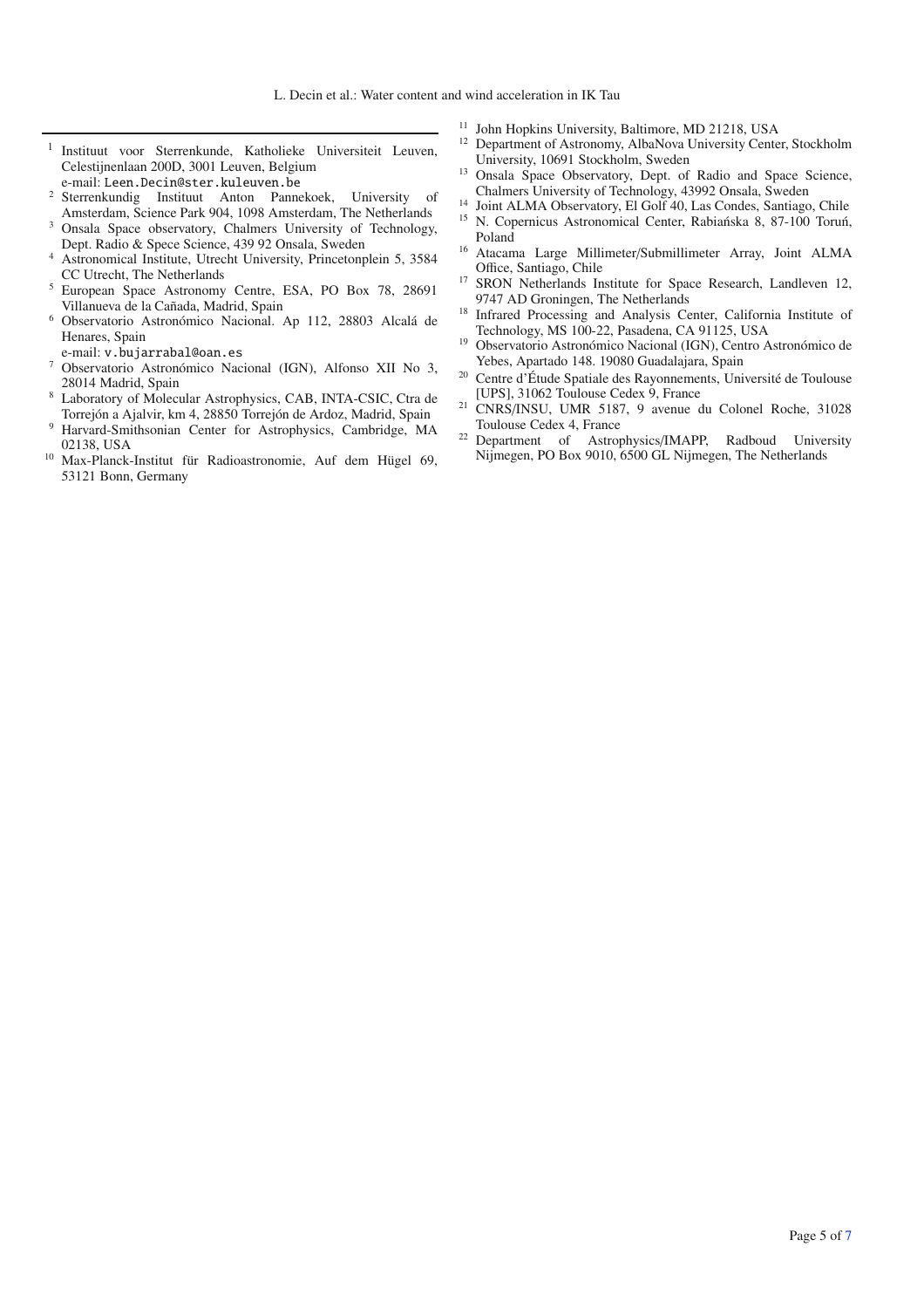#### **Appendix A: Details about the observation strategy and data reduction**

**Table A.1.** LO frequencies  $v_{\text{LO}}$ , main beam efficiencies  $\eta_{\text{MB}}$  according to Eq.  $(A.1)$ , velocity resolution  $\Delta v$  (for 0.5 MHz frequency resolution), and operational days (OD) when observations were carried out.

| $v_{\rm LO}$ | $\eta_{\rm MB}$ | $\Delta v$    | OD  |
|--------------|-----------------|---------------|-----|
| (GHz)        |                 | $(km s^{-1})$ |     |
| 564.476      | 0.69            | 0.27          | 292 |
| 614.763      | 0.68            | 0.24          | 292 |
| 758.772      | 0.68            | 0.20          | 297 |
| 975.087      | 0.67            | 0.15          | 293 |
| 995.481      | 0.67            | 0.15          | 293 |
| 1102.757     | 0.67            | 0.14          | 294 |
| 1106.735     | 0.67            | 0.14          | 294 |
| 1157.495     | 0.67            | 0.13          | 296 |
| 1200.717     | 0.66            | 0.12          | 296 |
| 1713.596     | 0.64            | 0.09          | 298 |
| 1757.417     | 0.63            | 0.09          | 298 |
| 1838.039     | 0.63            | 0.08          | 298 |
| 1864.539     | 0.63            | 0.08          | 298 |

The regular DBS mode was used for bands 1 up to 5, while FastDBS was applied to bands 6 and 7 to achieve higher stability with respect to electrical standing waves. Two orthogonal polarizations were measured simultaneously. The double-sideband (DSB, Helmich et al., in prep.) observations ensure an instantaneous 8 GHz and 5.2 GHz frequency coverage by the wide band spectrometer (WBS) for respectively bands 1 up to 5, and bands 6 and 7. The spectral resolution is 0.5 MHz. Care was taken in choosing local oscillator (LO) frequencies such that no strong lines from the two sidebands would blend, and that at the same time a maximum number of molecular lines would be covered.

The data were processed with the standard HIFI pipeline using HIPE, and non-stitched Level-2 data were exported using the HiClass tool available in HIPE. Further processing, i.e. blanking spurious signals, baseline removal, stitching of the spectrometer subbands, and averaging, was performed in CLASS. When the quality of the spectra measured in both horizontal and vertical polarization was good, these were averaged to lower the rms noise. This approach is justified since polarisation is not a concern for the presented molecular-line analysis. In all cases, we assumed a side-band gain ratio of one.

All data presented in this Letter were converted from the antenna-temperature  $(T_A^*)$  scale to the main-beam temperature  $(T_{MB})$  scale according to  $T_{MB} = T_A^* / \eta_{MB}$ , with values of the main-beam efficiency  $\eta_{MB}$  (Table A.1) calculated for the LO frequency  $v_{\text{LO}}$ , according to

$$
\eta_{MB} = \eta_{B} \times \exp\left(-\left(\frac{\nu_{LO}/\text{GHz}}{6 \times 10^{3}}\right)^{2}\right) \times \eta_{F},\tag{A.1}
$$

with  $\eta_B = 0.72$  and  $\eta_F = 0.96$  being the beam efficiency in the 0 Hz frequency limit and the forward efficiency, respectively. The absolute calibration accuracy ranges from 10% for the lowest frequency lines up to 30% for the high frequency (>1 THz) lines.

#### **Appendix B: Radiative transfer modelling**

The molecular emission lines shown in Figs. 1–2, were modelled using the non-LTE radiative transfer code GASTRoNOoM (Decin et al. 2006). Last updates to the code and a discussion of

**Table A.2.** Observation summary.

| Molecule                            | Transition                      | Freq. [GHz] | I [K km s <sup>-1</sup> ] | Noise [K] | Comments              |
|-------------------------------------|---------------------------------|-------------|---------------------------|-----------|-----------------------|
| $0 - H_2^{16}O$                     | $1_{1.0} - 1_{0.1}$             | 556.936     | 10.22                     | 0.005     |                       |
| $O$ -H <sub>2</sub> <sup>16</sup> O | $532 - 441$                     | 620.701     | 14.89                     | 0.005     | maser                 |
| $O-H216O$                           | $3_{1,2} - 3_{0,3}$             | 1097.365    | 14.44                     | 0.036     |                       |
| $O-H_2^{\uparrow}O$                 | $3_{1,2}-2_{2,1}$               | 1153.127    | 22.60                     | 0.062     |                       |
| $O-H_2^{16}O$                       | $30.3 - 21.2$                   | 1716.770    | 30.89                     | 0.104     |                       |
| $O-H216O$                           | $5_{3,2} - 5_{2,3}$             | 1867.749    | 3.45                      | 0.118     | standing waves        |
| $O-H216O$                           | $321 - 312$                     | 1162.912    | 13.70                     | 0.062     |                       |
| $p-H_2^{\overline{1}6}O$            | $2_{1,1} - 2_{0,2}$             | 752.033     | 13.71                     | 0.015     |                       |
| $p-H_2^{16}O$                       | $5_{2,4} - 4_{3,1}$             | 970.315     | 19.34                     | 0.026     | maser                 |
| $p-H_2^{16}O$                       | $2_{0.2} - 1_{1.1}$             | 987.927     | 27.85                     | 0.030     |                       |
| $P-H_2^{\uparrow}O$                 | $1_{1,1} - 0_{0,0}$             | 1113.343    | 25.10                     | 0.028     |                       |
| $p-H_2^{16}O$                       | $1_{1,1} - 0_{0,0}$ $\nu_2 = 1$ | 1205.798    | 0.59                      | 0.070     | tentative, see Fig. 1 |
| $p-H_2^{\uparrow 6}O$               | $42, 2 - 413$                   | 1207.639    | 8.21                      | 0.070     | maser                 |
| $p-H_2^{16}O$                       | $53.3 - 60.6$                   | 1716.953    | 1.03                      | 0.104     | standing waves        |
| $O-H_2^{17}O$                       | $3_{1,2} - 3_{0,3}$             | 1096.414    | 1.20                      | 0.036     |                       |
| $p-H_2^{17}O$                       | $1_{1.1} - 0_{0.0}$             | 1107.167    | 1.50                      | 0.036     |                       |
| $O-H_2^{18}O$                       | $3_{1,2} - 3_{0,3}$             | 1095.627    | 2.52                      | 0.036     |                       |
| $p-H_2^{\tilde{1}8}O$               | $1_{1.1} - 0_{0.0}$             | 1101.699    | 3.57                      | 0.028     |                       |
| $^{12}C^{16}O$                      | $10 - 9$                        | 1151.985    | 9.61                      | 0.062     |                       |
| $^{12}\mathrm{C^{16}O}$             | $16 - 15$                       | 1841.35     | 2.48                      | 0.03      | standing waves        |
| ${}^{13}C{}^{16}O$                  | $9 - 18$                        | 991.329     | 2.43                      | 0.030     |                       |
| ${}^{13}C{}^{16}O$                  | $10 - 9$                        | 1101.350    | 2.75                      | 0.028     |                       |
| $^{28}Si^{16}O$                     | $14 - 13$                       | 607.599     | 2.31                      | 0.005     |                       |
| $^{29}Si^{16}O$                     | $13 - 12$                       | 557.179     | 0.89                      | 0.005     |                       |
| $^{29}Si^{16}O$                     | $26 - 25$                       | 1112.833    | 0.74                      | 0.028     | low S/N, see Fig. 2   |
| $30Si^{16}O$                        | $26 - 25$                       | 1099.708    | 0.39                      | 0.028     | tentative, see Fig. 2 |
| <b>HCN</b>                          | $7 - 6$                         | 620.304     | 2.65                      | 0.005     |                       |
| <b>HCN</b>                          | $13 - 12$                       | 1151.452    | 2.22                      | 0.062     | tentative, see Fig. 2 |
| SO.                                 | $13_{14}-12_{13}$               | 560.178     | 0.20                      | 0.005     |                       |
| NH <sub>3</sub>                     | $1_0 - 0_1$                     | 572.498     | 4.93                      | 0.005     |                       |
| U                                   |                                 | 988.255     | 1.37                      | 0.030     | or at 1003.215 MHz    |

**Notes.** First column gives the molecular name, second column the transition, third column the frequency of the line, fourth column the integrated intensity, fifth column the noise, and last columns some comments (if necessary). One line is still unidentified, and is indicated with a "U" in the first column.

the available line lists and collisional rates can be found in Decin et al. (2010). The thermodynamical structure (see Fig. B.1) determined by Decin et al. (2010) was confirmed using the new HIFI observations (Sect.  $3.2$ ). Modelling the CO and H<sub>2</sub>O lines provides insight into to the cooling/heating rates by transitions of these molecules (see also Decin et al. 2006, 2010). As can be seen in Fig.  $B.3$ ,  $H<sub>2</sub>O$  transitions provide the main cooling agent in the region up to  $\sim$ 2 × 10<sup>15</sup> cm, while adiabatic cooling takes over for the region beyond  $\sim$ 2 × 10<sup>15</sup> cm.

In the first instance, the molecular abundance stratifications derived by Decin et al. (2010) were assumed to model the <sup>13</sup>CO,  $^{28}$ SiO,  $^{29}$ SiO,  $^{30}$ SiO, HCN, and SO lines (see full black lines in Fig. 2 and full lines in Fig. B.2). Using the new HIFI observations, the  $^{13}$ CO and  $^{28}$ SiO abundance fractions were refined in the inner envelope (see dashed black lines in Fig. 2 and dashed lines in Fig. B.2).

The radiative transfer modelling for water included the 45lowest levels of the ground state and first vibrational state (i.e. the bending mode  $v_2 = 1$  at 6.3  $\mu$ m) for all isotopologs. Level energies, frequencies, and Einstein A coefficients were extracted from the HITRAN water line list (Rothman et al. 2009). The  $H<sub>2</sub>O-H<sub>2</sub>$  collisional rates were taken from Faure et al. (2007). The effect of including excitation to the first excited vibrational state of the asymmetric stretching mode ( $v_3 = 1$ ) was tested, and was found to be negligible (Decin et al. 2010).

A good agreement was found for the HCN(7–6) line proving that the inner abundance fraction [HCN/H<sub>tot</sub>] is ~2.2 × 10<sup>-7</sup>. The <sup>13</sup>CO  $J = 9-8$  and  $J = 10-9$  lines are somewhat underpredicted assuming a  ${}^{12}CO/{}^{13}CO$  ratio of 14 as obtained by Decin et al. (2010). Decreasing this ratio to 7 yields a better fit, but we